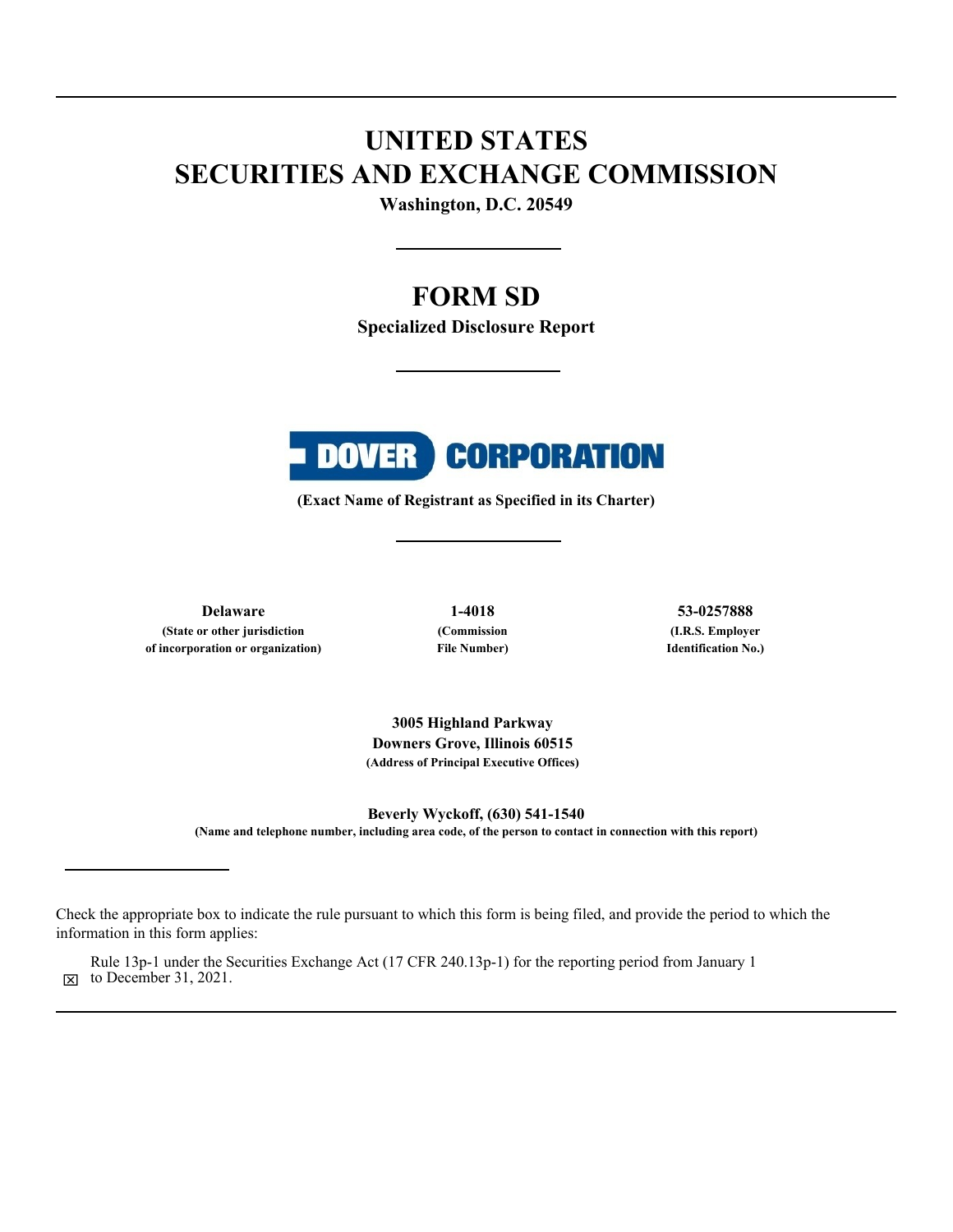#### **Item 1.01 Conflict Minerals Disclosure and Report**

Dover Corporation is unable at this time to determine whether any of the tin, tantalum, tungsten or gold (the "Conflict Minerals") used in its products may have originated in the Democratic Republic of the Congo or adjoining countries in circumstances that support armed groups in the region.

#### **Item 1.02 Exhibit**

A Conflict Minerals Report is submitted as an Exhibit to this Report and is available at the following internet website: http:// www.dovercorporation.com/globalnavigation/about-dover/governance/conflict-minerals.

### **Item 2.01 Exhibits**

[Exhibit 1.01 – Conflict Minerals Report as required by Items 1.01 and 1.02 of this Form.](#page-3-0)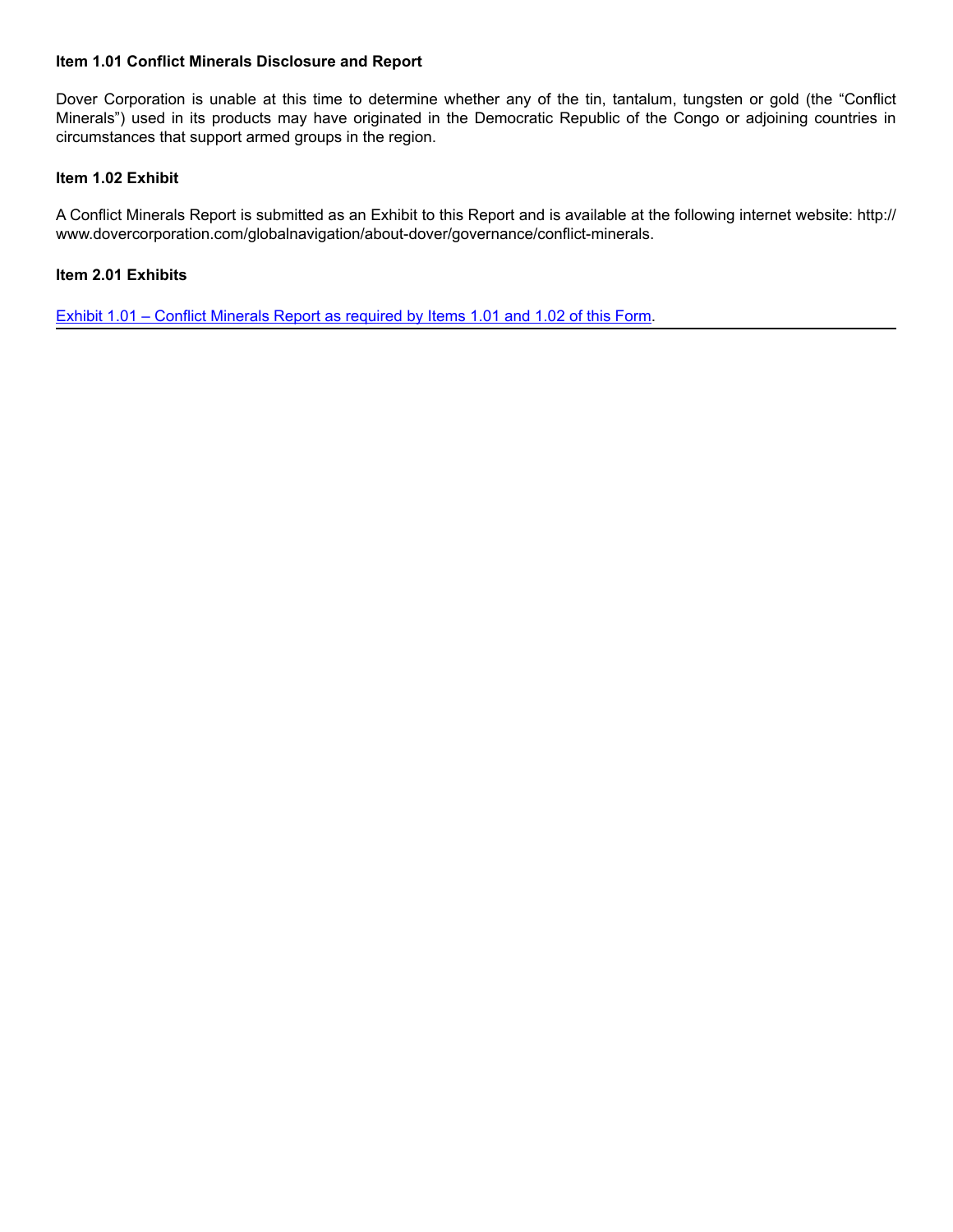## **SIGNATURES**

Pursuant to the requirements of the Securities Exchange Act of 1934, the registrant has duly caused this report to be signed on its behalf by the duly authorized undersigned.

## Date: May 25, 2022 **DOVER CORPORATION**

(Registrant)

By: /s/ Brad M. Cerepak Brad M. Cerepak Senior Vice President & Chief Financial Officer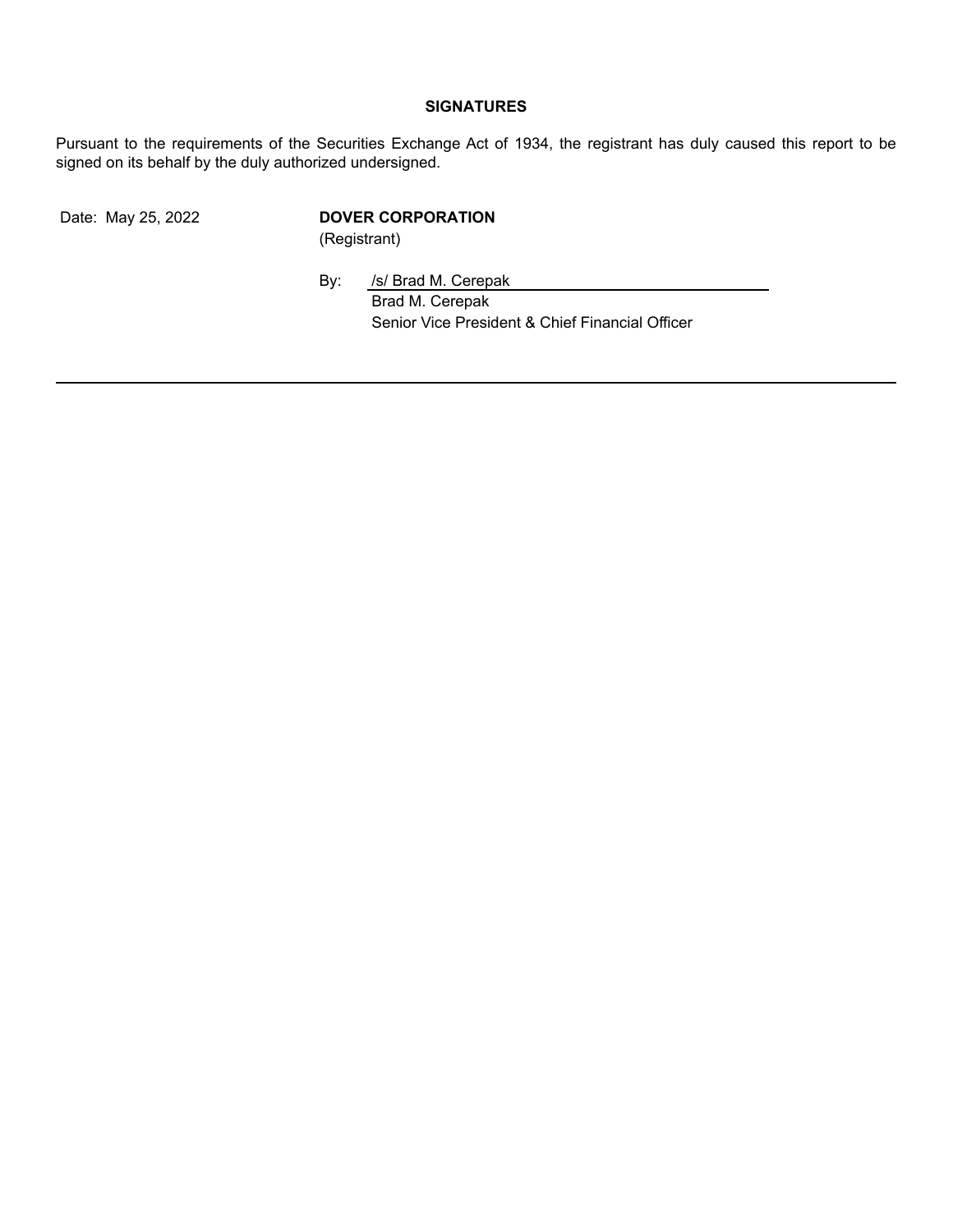

#### **Dover Corporation Conflict Minerals Report For the Year Ended December 31, 2021**

<span id="page-3-0"></span>*The Company has made statements in this Conflict Minerals Report that may constitute forward-looking statements about its plans to take additional actions or to implement additional policies or procedures with respect to its "reasonable country of origin inquiry" and due diligence to determine the origin of Conflict Minerals included in the Company products. The Company undertakes no obligation to update or revise any forward-looking statement, whether as a result of new information, future events or otherwise. The Company's reporting obligations under the Dodd-Frank Act may change in the future, and its ability to implement certain processes may differ materially from those anticipated or implied in this report. Additionally, the Company relies on its direct material suppliers, which may be many steps removed from smelters or refiners of Conflict Minerals in supply chains, for information required to meet its reporting obligations. There can be no assurance that the information received from its direct suppliers will be complete and accurate or that when the Company receives such information, it will be able to make a determination as to whether the products manufactured contain Conflict Minerals originating in certain countries in support of armed groups operating in those countries.*

This report for the year ended December 31, 2021 is presented to comply with Rule 13p-1 under the Securities Exchange Act of 1934 (the "Rule"). The Rule was adopted by the Securities and Exchange Commission (the "SEC") to implement reporting and disclosure requirements related to conflict minerals as directed by Section 1502 of the Dodd-Frank Wall Street Reform and Consumer Protection Act of 2010 (the "Dodd-Frank Act"). The Rule imposes certain reporting obligations on SEC registrants whose manufactured products contain conflict minerals that are necessary to the functionality or production of their products. "Conflict Minerals" or "3TG" minerals are defined as cassiterite, columbitetantalite, gold, wolframite and their derivatives, which are limited to tin, tantalum, tungsten and gold.

Based on information received to date, Dover Corporation ("Dover" or the "Company") is unable to conclude whether the Conflict Minerals used in its products may have originated from the Democratic Republic of the Congo (the "DRC") or adjoining countries (collectively, the DRC and adjoining countries are the "Covered Countries") in circumstances that support armed groups in the region.

The information contained in this report is not audited.

The Company conducted a Reasonable Country of Origin Inquiry ("RCOI") concerning Conflict Minerals included in its products.

#### **I. Products**

The Company's products include a variety of industrial equipment as outlined below. These products, along with their manufacturing locations, are more fully described on its website, www.DoverCorporation.com.

*Engineered Products.* Products in the Company's Engineered Products segment include electronic components that incorporate tantalum, tin and gold. Other product lines incorporate tungsten and tantalum where required for durability or strength.

*Clean Energy & Fueling.* Products in the Company's Clean Energy & Fueling segment include electronic components and measuring device components that incorporate tantalum, tin and gold. Other product lines incorporate tungsten and tantalum where required for durability or strength.

*Imaging and Identification.* Products in the Company's Imaging and Identification segment include electronic components that incorporate tantalum, tin and gold. Other product lines incorporate tungsten and tantalum where required for durability or strength.

*Pumps and Process Solutions.* Products in the Company's Pumps and Process Solutions segment include electronic components and measuring device components that incorporate tantalum, tin and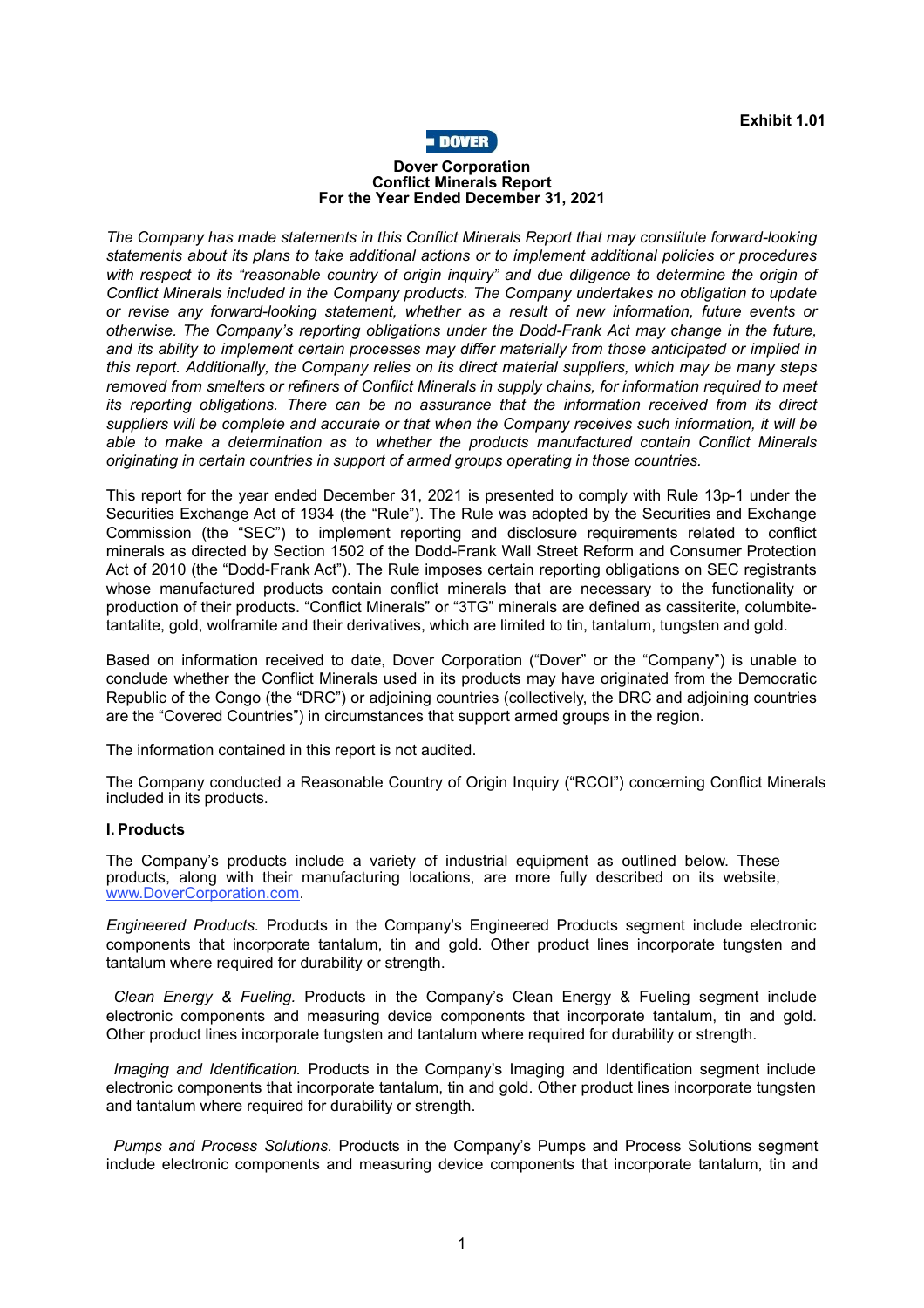gold. Product lines incorporate tungsten and tantalum, as in the pump product lines, where required for durability.

*Climate & Sustainability Technologies.* Products manufactured in the Company's Climate and Sustainability Technologies segment include electronic components that incorporate tantalum, tin and gold. Lighting in the refrigeration and food equipment may include tungsten. Other industrial product lines may include tantalum and tungsten where required for durability.

#### **II.Policy**

The Company has adopted a "conflict free" supply chain policy. The policy has been communicated to suppliers through the Company's Supplier Code of Conduct, the Conflict Minerals survey process and through its efforts to implement related terms and conditions in supplier contracts. As part of its regular internal audit processes, the Company audits whether its operating companies have incorporated the Company's Supplier Code of Conduct and approved terms and conditions into their standard documents.

The Company's Conflict Minerals Policy is available on the Company's website at: https://www.dovercorporation.com/docs/libraries/governance/conflict-minerals/conflict-mineralspolicy-2014-01.pdf

#### **III.Design of the Due Diligence Process**

The Company has undertaken to identify and assess the conflict mineral risk in its supply chain in accordance with *The Organization for Economic Co-operation and Development (OECD) Due Diligence Guidance for Responsible Supply Chains of Minerals from Conflict- Affected and High Risk Areas*, including the *Supplement on Tin, Tantalum and Tungsten, and the Supplement on Gold* (the "OECD Guidance") and in accordance with the requirements of the Dodd-Frank Act. The Company's activities are described in the five steps outlined in that OECD Guidance and in the Responsible Minerals Initiative's (formerly the Conflict Free Sourcing Initiative) *Five Practical Steps for Conflict Minerals Due Diligence and SEC Disclosure*.

Step 1. Establish Strong Company Management Systems

Since 2013, the Company has appointed senior executives to oversee the Conflict Minerals reporting and compliance processes. To manage the day-to-day administration of the RCOI process, the Company appointed a separate Conflict Minerals team. In 2013, the Company retained a major accounting firm to assist it in the preliminary planning and initial execution of its RCOI in accordance with the standards set forth in the OECD Guidance, and selected, developed and implemented a survey tool and database functionality that allowed it to receive, review and report on the results of its survey process. The Company has implemented a process to retain the information obtained through the survey tool for a period of not less than five years. In 2015, in anticipation of a requirement to obtain an audit of its Conflict Minerals disclosure, the Company retained a separate accounting firm to review its Conflict Minerals survey processes; however, the Company has not undertaken an audit, as permitted by guidance issued by the U.S. Securities and Exchange Commission. In 2019, the Company engaged a nationally recognized third party provider to assist with identifying and surveying suppliers, and to provide additional data collection and data analysis assistance. The third party provider's survey tool replaced the Company-developed survey tool that was used through 2018 reporting. The third party provider was selected based on its experience, access to shared supplier databases and technical solutions to assist in the Conflict Minerals survey process, and has continued to work with the Company for the 2021 report. Information obtained through the third party provider's survey tool will also be retained for five years, in accordance with the Company's policy.

#### Step 2. Identify and Assess Risks in the Supply Chain

The Conflict Minerals team engaged with operating company supply chain, operations and engineering personnel to determine the applicable categories of purchasing activity and to identify parts, materials and components which its operating companies reasonably expected may contain Conflict Minerals or where mineral content is unknown.

Based on data collected in 2012 through 2020, the Company has been able to refine its process of identifying a list of suppliers to survey where the purchased items were directly incorporated into the Company's products. Suppliers of indirect materials, consulting fees, and capital project costs, for example, were not included in the surveys. By following this approach, the Company was able to concentrate its 2021 survey efforts on relevant suppliers, including those with the potentially highest risk on the Company's operating companies, based on the largest spend within the Company's supply chain. The Company was also able to leverage its third party survey provider's expertise and access to supplier surveys for other clients to obtain information from more suppliers who were potentially in scope for products that included Conflict Minerals, and help identify risks within the Company's supply chains.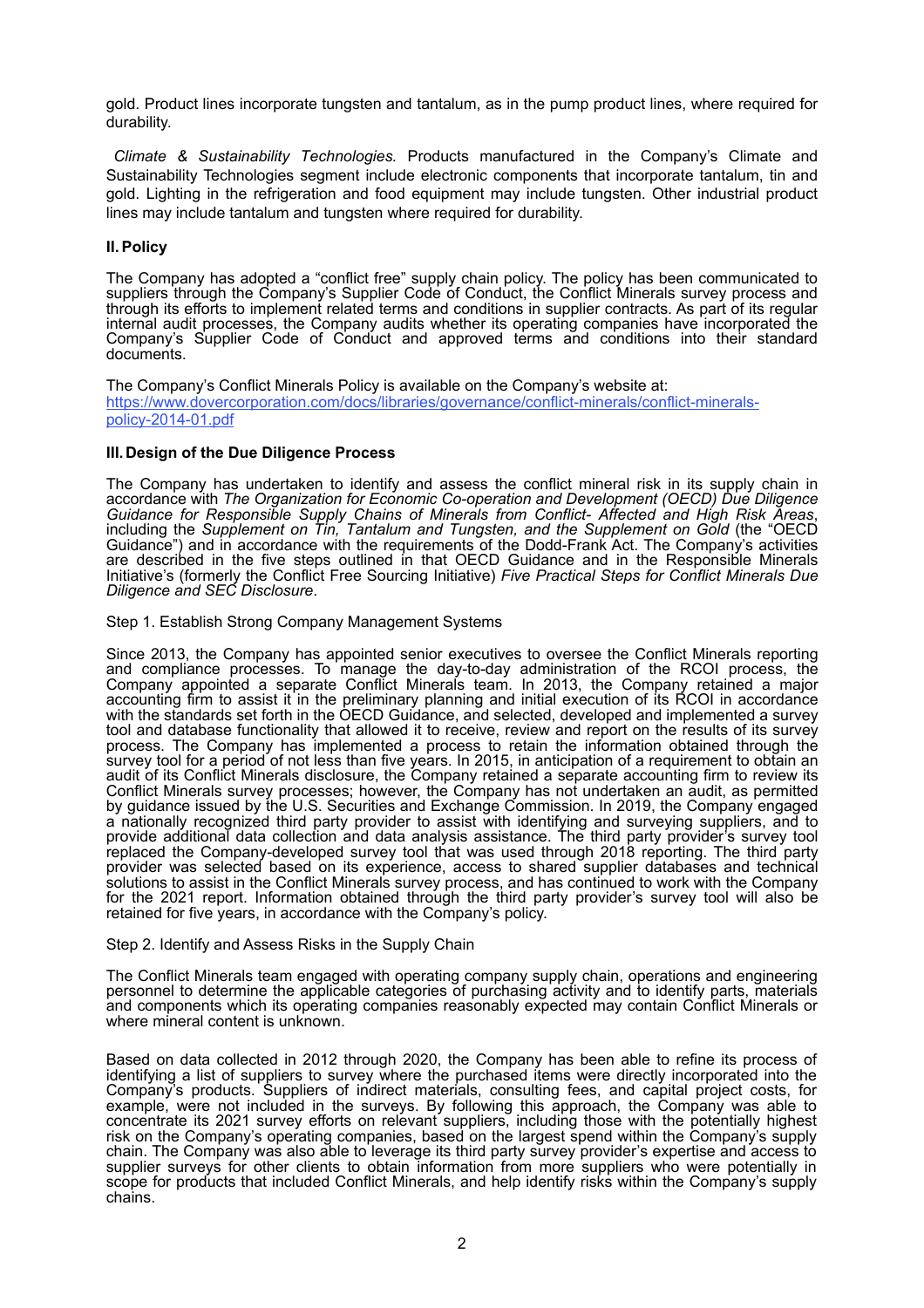In 2021, Company has issued surveys to 698 suppliers of parts, materials and components that potentially include Conflict Minerals based on classifications in the Company's spend management system and information available through supply chain and engineering personnel. The Company's third party provider followed up on survey responses that included discrepancies or did not address the survey questions or where information provided by suppliers indicated potential sources within the Covered Countries.

In the 2021 survey responses, suppliers were asked to identify smelters located in the Covered Countries that might be the source of 3TG minerals included in products purchased by the Company. In some cases, suppliers were unable to identify the smelters or countries of origin in their supply chain. Many suppliers responded to the survey at the company level, by providing information related to all of the items the supplier produces, without identifying smelters specific to the items purchased by the Company. A large number of the Company's suppliers remain several steps removed from the ultimate smelter, or are unable to identify smelters specific to the products purchased by the Company, because of the number of lower level suppliers with incomplete information about their own sources. In responses, 94 suppliers identified tin, 73 identified tungsten, 15 identified tantalum and 59 identified gold smelters as being located in the Covered Countries. Using the smelter information provided by suppliers, the third party survey provider reviewed the smelter information provided to determine if the smelters were included in the RBA Conformant Smelter or supplier identification list (the "RBA List") and other published smelter information and reported findings to the Company.

The Company is aware that some of the smelters with identification numbers from the Responsible Business Alliance ("RBA") have not completed the RBA audit process or periodic reaudit or recertification processes. Smelters identified on an RBA active list have committed to participate in a certification program with respect to the sources of their raw materials. Smelters on the active list are at various stages of the audit cycle, which may include post-audit corrective actions. RBA has indicated that the time it takes a smelter to complete an audit cycle varies.

The Company has identified 339 smelters that align with RBA List numbers based on the information provided by its suppliers for the current year. Because of the functionality of the survey tool in use, smelters that could not be tied to or verified to the RBA List were also reviewed by the third party survey company to confirm that the names and locations did not match RBA smelters. The information provided for these non- RBA entities is not adequate for the Company to verify that the identified entities are, in fact, smelters.

A number of suppliers have indicated that the Conflict Minerals included in their products come from recycled sources, but generally could not certify that all of the Conflict Minerals used come from recycled sources. The Company relies on its suppliers to conduct the intermediate due diligence of second, third or lower level suppliers, and based on the responses from suppliers in its inquiry, suppliers have not received sufficient information to be able to complete those inquiries to date.

Step 3. Design and Implement a Strategy to Respond to Identified Risks

The Company's management is briefed on the status of due diligence efforts on a regular basis. The Company's Conflict Minerals Policy has been distributed to the operating companies in each of the Company's five business segments and is incorporated into contracts and purchase orders. The Company has developed a risk management plan that outlines the Company's response to any identified risks related to sourcing of materials from the Covered Countries, although the Company is currently not aware of any circumstance where it has been necessary to consider implementing those risk mitigation efforts, and has not suspended trade or disengaged from a supplier. Where suppliers have not been able to provide information on smelters, the Company may have a risk that the smelters used by such suppliers are not compliant with its policy.

Step 4. Carry Out an Independent Third-Party Audit of Smelter's or Refiner's Due Diligence Practices.

The Company currently does not engage in independent auditing of smelters or refiners identified in its supply chain. The Company is a member of the Responsible Minerals Initiative ("RMI") and supports the auditing efforts of that organization through its financial support.

Step 5. Report Annually on Supply Chain Due Diligence

This Conflict Minerals Report constitutes our annual report on the Conflict Minerals due diligence of the Company. A copy of this Conflict Minerals Report is available on the Dover Corporation website at https://www.dovercorporation.com/docs/libraries/governance/conflict-minerals/conflict-mineral-reportdec-31-2021.pdf.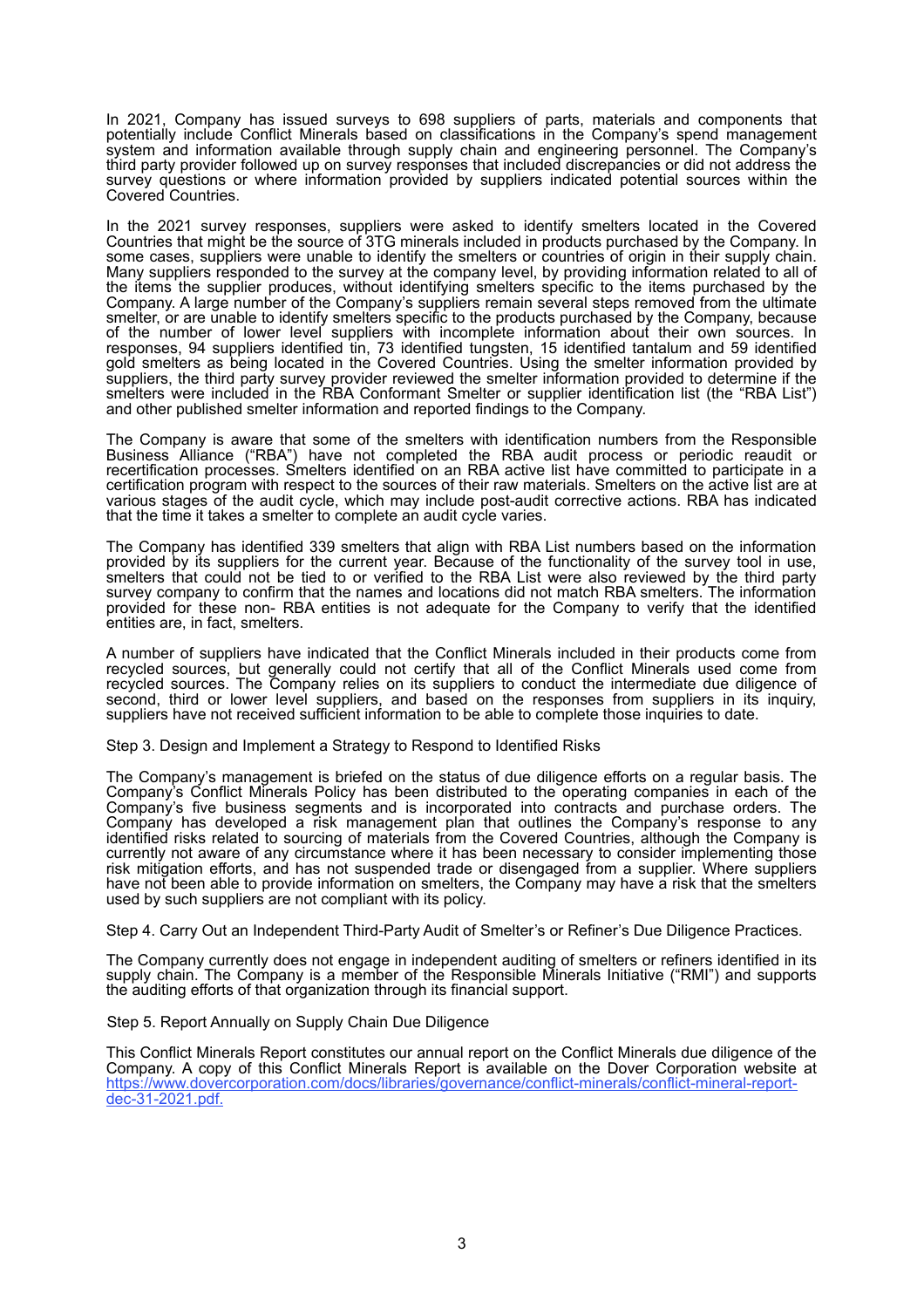#### **IV. Results of the Company's Due Diligence to Date<sup>1</sup>**

Dover's survey methodology was first developed, piloted and deployed during the 2013 calendar year. Surveys of operating company suppliers have been conducted beginning in 2013 and have continued through March 31, 2022. The original survey format used was updated as changes were made in the recommended RMI format. Since 2019, the Company has retained the services of a nationally recognized third party provider with expertise in Conflict Minerals solicitations and that also provided a platform to review responses and enhance follow- up on missing or incomplete surveys. That third party was also retained for the 2021 solicitation and reporting. In conducting a "Reasonable Country of Origin Inquiry" for the period from January 1, 2021 through March 31, 2022, the Company reviewed and determined applicability of the RCOI process for suppliers that account for about 55% of its annualized materials related spend for 2021.

The Company received survey responses back from about 72% of the suppliers surveyed. A number of respondents indicated that their products contain Conflict Minerals but those suppliers cannot yet determine whether those Conflict Minerals originate in the Covered Countries for one or more of the 3TG minerals. Of those suppliers who could not identify any sources, 75 suppliers included gold in their products, 54 included tantalum, 66 included tin, and 52 included tungsten.

Of those respondents that said they had identified all sources of a specific 3TG mineral, a number had identified that their supply chain sources included Covered Country sources. Of those suppliers who had said they had identified all sources for one or more 3TG minerals, including Covered Country sources, in their own supply chains, 68 had identified all gold sources, 50 identified all tantalum sources, 120 identified all tin sources and 56 identified all tungsten sources.

Of the respondents, 137 suppliers indicated that they have developed corrective action plans concerning Conflict Minerals in their products.

Many suppliers responded to the surveys by providing information for Conflict Mineral content and smelters for all products they sell, without distinguishing those contents or smelters applicable to the products purchased by the Company from them. Accordingly, Dover is unable to determine specific smelters or sources that may be included in the products purchased from those suppliers. The Company continues to issue surveys to suppliers and follow-up on the information received in response to surveys.

The Company's suppliers have provided information on smelters in response to the Company's surveys. Because the Company is a number of steps removed from the smelter sources and its suppliers are unable to link any specific smelter to the products and materials provided by those suppliers to the Company, the Company is unable to confirm that any of the smelter names provided are, in fact, sources of Conflict Minerals in the Company's products. Based on these survey responses through March 31, 2022, the Company has identified 339 smelters from the RBA List. Such smelters are included in the list attached as Annex A to this Report. Suppliers have also provided names that the suppliers describe as "smelters" but could not be linked by the Company's consultant to actual smelters on the RBA List and as such, may not, in fact, be smelters. In most cases, this incomplete information provided by suppliers consists of partial names and/or locations. The Company believes those incomplete or unmatched names may result in an additional 429 sources of the 3TG minerals that are not included in the RBA List.

Dover is unable to determine where the Conflict Minerals included in its supply chain originate. As a result, Dover is unable to make a determination as to whether the Conflict Minerals included in its supply chain financed or benefited armed groups in the Covered Countries, or came from recycled or scrap sources, or to discern which of the identified facilities (smelters or refiners) process such Conflict Minerals.

Because the Company is several steps removed from smelters and mines, the Company must rely on suppliers in its supply chain to complete their own due diligence on country of origin.

#### **V. Additional Steps of the Company to Mitigate Risks and Improve Due Diligence**

The Company, through members of its Conflict Minerals team, participates in industry-wide programs to facilitate sharing of information about smelter programs and conflict-free sourcing, including the RMI, and to review developments in reporting. The Company has also participated in training sessions with its third party survey provider.

<sup>&</sup>lt;sup>1</sup> Supplier responses include surveys issued and answers received by the Company in 2021 and through March 31, 2022. In determining spend, the Company has considered internal information through March 2022, for spend incu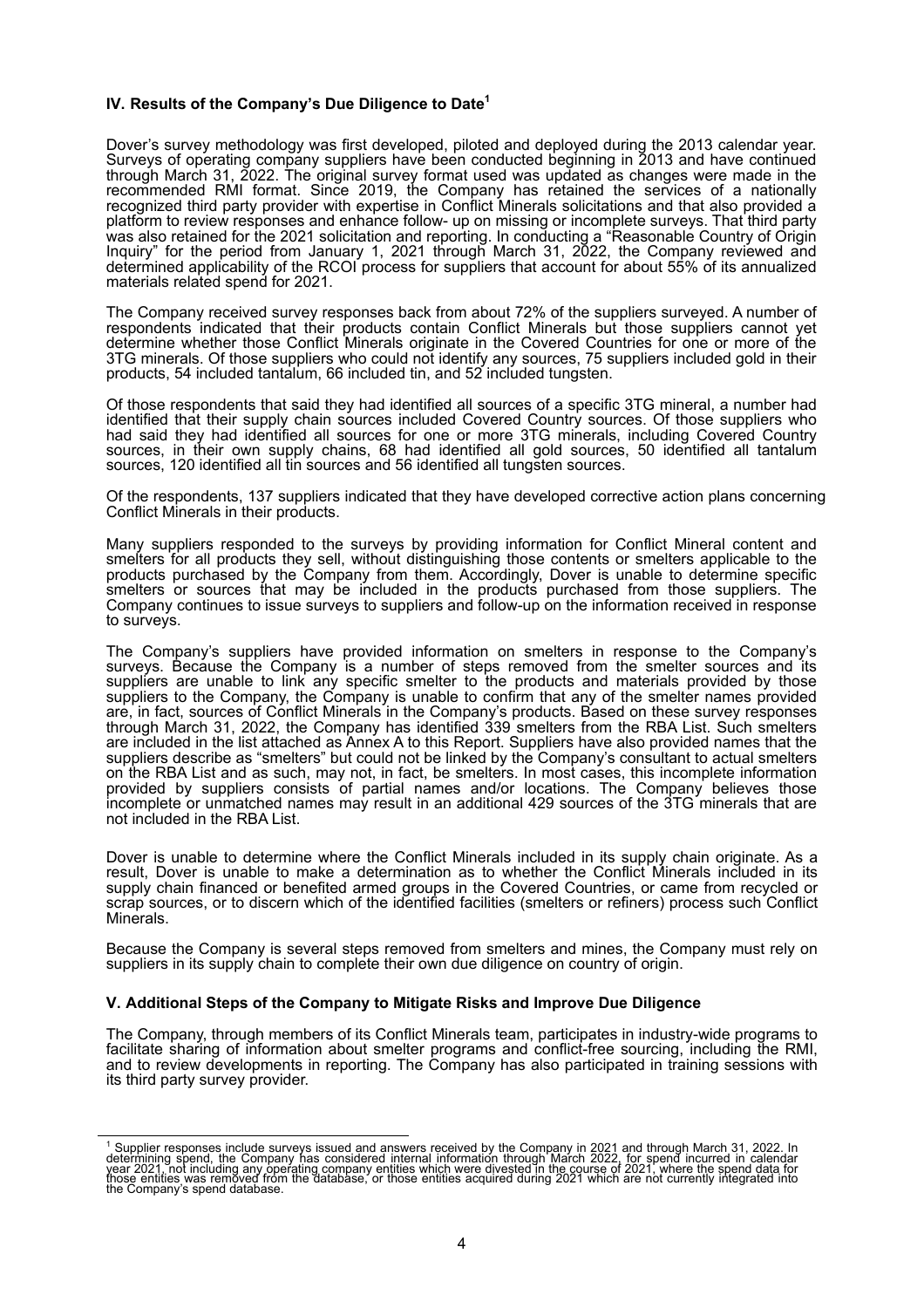The Company has considered processes for corrective actions including remediation or termination that may be taken where suppliers identify problematic sources of Conflict Minerals during the survey process. For specific suppliers, corrective actions may depend on factors such as vendor size, risk level, vendor capabilities and the Company's ability to meet quality control requirements associated with customer specifications. To date, the Company has not undertaken remediation with any supplier. Because the Company is a number of steps removed from smelters within its supply chain, lack of information from suppliers on smelters continues to be a risk that the Company seeks to address.

The Company continues to implement Conflict Minerals contract clauses where appropriate for its suppliers. The Company's Supplier Code of Conduct includes Conflict Minerals reporting requirements, and the Company's operating companies are communicating those requirements to the supply chain.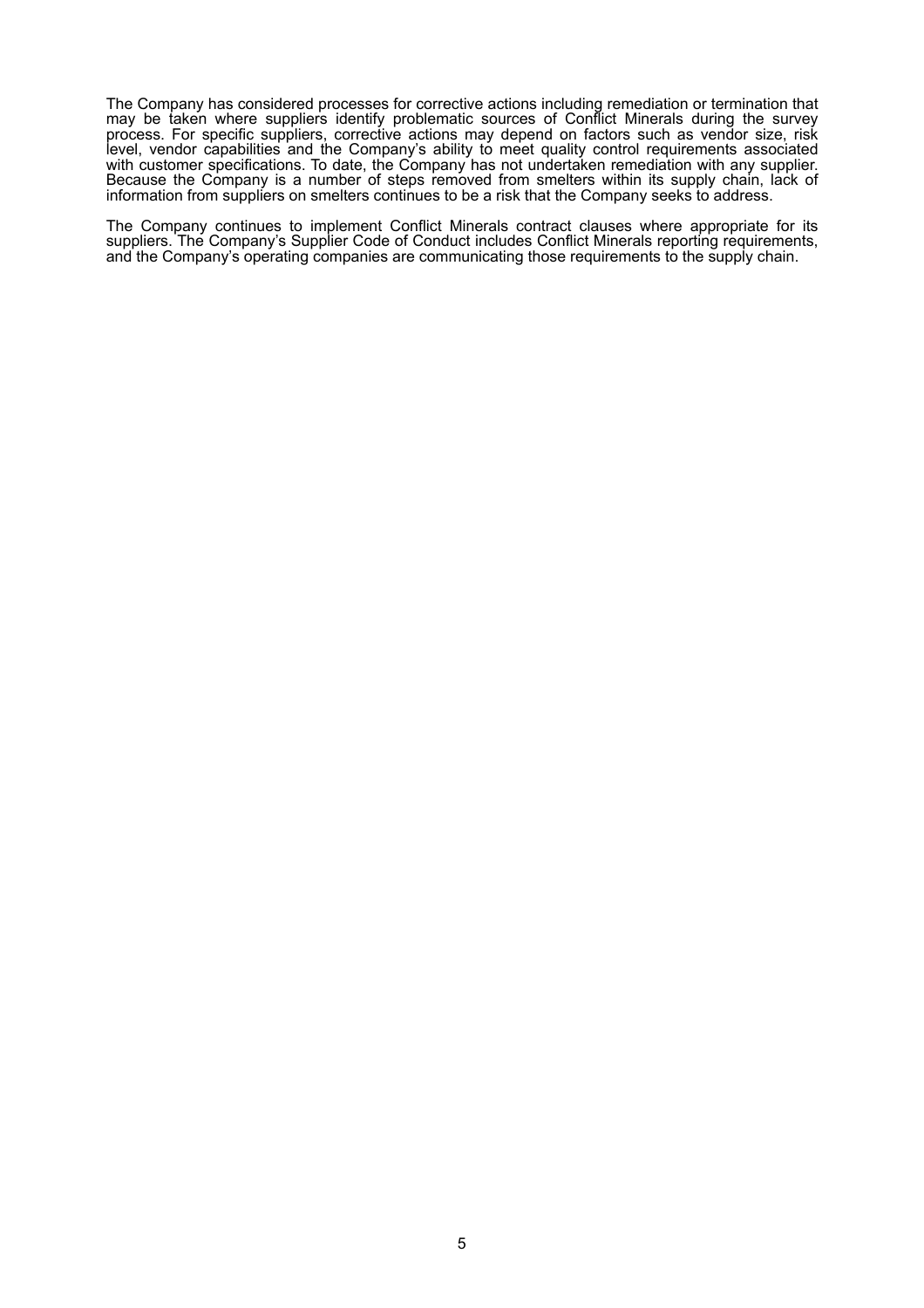## **ANNEX A**

All Smelter Identification Numbers refer to CFS assigned numbers.

| <b>METAL</b> | <b>SMELTER NAME</b>                                                | <b>LOCATION</b>           | <b>SMELTER ID#</b> |
|--------------|--------------------------------------------------------------------|---------------------------|--------------------|
| Gold         | <b>Advanced Chemical Company</b>                                   | United States Of America  | CID000015          |
| Gold         | Aida Chemical Industries Co., Ltd.                                 | Japan                     | CID000019          |
| Gold         | Allgemeine Gold-und Silberscheideanstalt A.G.                      | Germany                   | CID000035          |
| Gold         | Almalyk Mining and Metallurgical Complex (AMMC)                    | Uzbekistan                | CID000041          |
| Gold         | AngloGold Ashanti Corrego do Sitio Mineracao                       | <b>Brazil</b>             | CID000058          |
| Gold         | Argor-Heraeus S.A.                                                 | Switzerland               | CID000077          |
| Gold         | Asahi Pretec Corp.                                                 | Japan                     | CID000082          |
| Gold         | Asaka Riken Co., Ltd.                                              | Japan                     | CID000090          |
| Gold         | Atasay Kuyumculuk Sanayi Ve Ticaret A.S.                           | Turkey                    | CID000103          |
| Gold         | Aurubis AG                                                         | Germany                   | CID000113          |
| Gold         | Bangko Sentral ng Pilipinas (Central Bank of the<br>Philippines)   | Philippines               | CID000128          |
| Gold         | <b>Boliden AB</b>                                                  | Sweden                    | CID000157          |
| Gold         | C. Hafner GmbH + Co. KG                                            | Germany                   | CID000176          |
| Gold         | Caridad                                                            | Mexico                    | CID000180          |
| Gold         | CCR Refinery - Glencore Canada Corporation                         | Canada                    | CID000185          |
| Gold         | Cendres + Metaux S.A.                                              | Switzerland               | CID000189          |
| Gold         | Yunnan Copper Industry Co., Ltd.                                   | China                     | CID000197          |
| Gold         | Chimet S.p.A.                                                      | Italy                     | CID000233          |
| Gold         | Chugai Mining                                                      | Japan                     | CID000264          |
| Gold         | Daye Non-Ferrous Metals Mining Ltd.                                | China                     | CID000343          |
| Gold         | DSC (Do Sung Corporation)                                          | Korea, Republic Of        | CID000359          |
| Gold         | DODUCO Contacts and Refining GmbH                                  | Germany                   | CID000362          |
| Gold         | Dowa                                                               | Japan                     | CID000401          |
| Gold         | Eco-System Recycling Co., Ltd. East Plant                          | Japan                     | CID000425          |
| Gold         | <b>OJSC Novosibirsk Refinery</b>                                   | <b>Russian Federation</b> | CID000493          |
| Gold         | Refinery of Seemine Gold Co., Ltd.                                 | China                     | CID000522          |
| Gold         | Guoda Safina High-Tech Environmental Refinery Co., Ltd.            | China                     | CID000651          |
| Gold         | Hangzhou Fuchunjiang Smelting Co., Ltd.                            | China                     | CID000671          |
| Gold         | LT Metal Ltd.                                                      | Korea, Republic Of        | CID000689          |
| Gold         | Heimerle + Meule GmbH                                              | Germany                   | CID000694          |
| Gold         | Heraeus Metals Hong Kong Ltd.                                      | China                     | CID000707          |
| Gold         | Heraeus Precious Metals GmbH & Co. KG                              | Germany                   | CID000711          |
| Gold         | Hunan Chenzhou Mining Co., Ltd.                                    | China                     | CID000767          |
| Gold         | Hunan Guiyang yinxing Nonferrous Smelting Co., Ltd.                | China                     | CID000773          |
| Gold         | HwaSeong CJ CO., LTD.                                              | Korea, Republic Of        | CID000778          |
| Gold         | Inner Mongolia Qiankun Gold and Silver Refinery Share<br>Co., Ltd. | China                     | CID000801          |
| Gold         | Ishifuku Metal Industry Co., Ltd.                                  | Japan                     | CID000807          |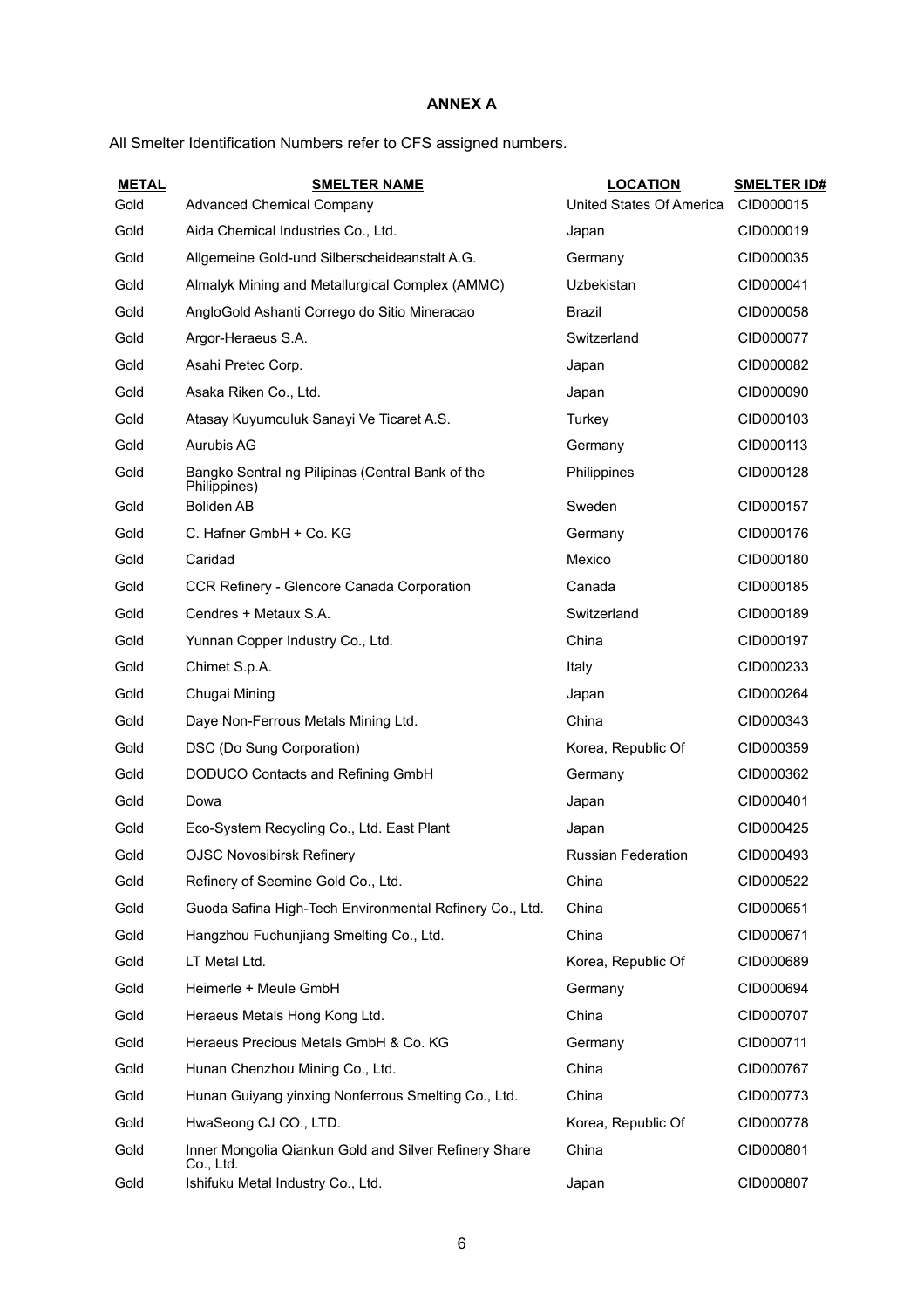| Gold | <b>Istanbul Gold Refinery</b>                                                  | Turkey                    | CID000814 |
|------|--------------------------------------------------------------------------------|---------------------------|-----------|
| Gold | Japan Mint                                                                     | Japan                     | CID000823 |
| Gold | Jiangxi Copper Co., Ltd.                                                       | China                     | CID000855 |
| Gold | Asahi Refining USA Inc.                                                        | United States Of America  | CID000920 |
| Gold | Asahi Refining Canada Ltd.                                                     | Canada                    | CID000924 |
| Gold | JSC Ekaterinburg Non-Ferrous Metal Processing Plant                            | <b>Russian Federation</b> | CID000927 |
| Gold | <b>JSC Uralelectromed</b>                                                      | <b>Russian Federation</b> | CID000929 |
| Gold | JX Nippon Mining & Metals Co., Ltd.                                            | Japan                     | CID000937 |
| Gold | Kazakhmys Smelting LLC                                                         | Kazakhstan                | CID000956 |
| Gold | Kazzinc                                                                        | Kazakhstan                | CID000957 |
| Gold | Kennecott Utah Copper LLC                                                      | United States Of America  | CID000969 |
| Gold | Kojima Chemicals Co., Ltd.                                                     | Japan                     | CID000981 |
| Gold | Kyrgyzaltyn JSC                                                                | Kyrgyzstan                | CID001029 |
| Gold | L'azurde Company For Jewelry                                                   | Saudi Arabia              | CID001032 |
| Gold | Lingbao Gold Co., Ltd.                                                         | China                     | CID001056 |
| Gold | Lingbao Jinyuan Tonghui Refinery Co., Ltd.                                     | China                     | CID001058 |
| Gold | LS-NIKKO Copper Inc.                                                           | Korea, Republic Of        | CID001078 |
| Gold | Luoyang Zijin Yinhui Gold Refinery Co., Ltd.                                   | China                     | CID001093 |
| Gold | Materion                                                                       | United States Of America  | CID001113 |
| Gold | Matsuda Sangyo Co., Ltd.                                                       | Japan                     | CID001119 |
| Gold | Metalor Technologies (Suzhou) Ltd.                                             | China                     | CID001147 |
| Gold | Metalor Technologies (Hong Kong) Ltd.                                          | China                     | CID001149 |
| Gold | Metalor Technologies (Singapore) Pte., Ltd.                                    | Singapore                 | CID001152 |
| Gold | Metalor Technologies S.A.                                                      | Switzerland               | CID001153 |
| Gold | Metalor USA Refining Corporation                                               | United States Of America  | CID001157 |
| Gold | Metalurgica Met-Mex Penoles S.A. De C.V.                                       | Mexico                    | CID001161 |
| Gold | Mitsubishi Materials Corporation                                               | Japan                     | CID001188 |
| Gold | Mitsui Mining and Smelting Co., Ltd.                                           | Japan                     | CID001193 |
| Gold | Moscow Special Alloys Processing Plant                                         | <b>Russian Federation</b> | CID001204 |
| Gold | Nadir Metal Rafineri San. Ve Tic. A.S.                                         | Turkey                    | CID001220 |
| Gold | Navoi Mining and Metallurgical Combinat                                        | Uzbekistan                | CID001236 |
| Gold | Nihon Material Co., Ltd.                                                       | Japan                     | CID001259 |
| Gold | Ohura Precious Metal Industry Co., Ltd.                                        | Japan                     | CID001325 |
| Gold | OJSC "The Gulidov Krasnoyarsk Non-Ferrous Metals<br>Plant" (OJSC Krastsvetmet) | <b>Russian Federation</b> | CID001326 |
| Gold | PAMP S.A.                                                                      | Switzerland               | CID001352 |
| Gold | Penglai Penggang Gold Industry Co., Ltd.                                       | China                     | CID001362 |
| Gold | Prioksky Plant of Non-Ferrous Metals                                           | <b>Russian Federation</b> | CID001386 |
| Gold | PT Aneka Tambang (Persero) Tbk                                                 | Indonesia                 | CID001397 |
| Gold | PX Precinox S.A.                                                               | Switzerland               | CID001498 |
| Gold | Rand Refinery (Pty) Ltd.                                                       | South Africa              | CID001512 |
| Gold | Royal Canadian Mint                                                            | Canada                    | CID001534 |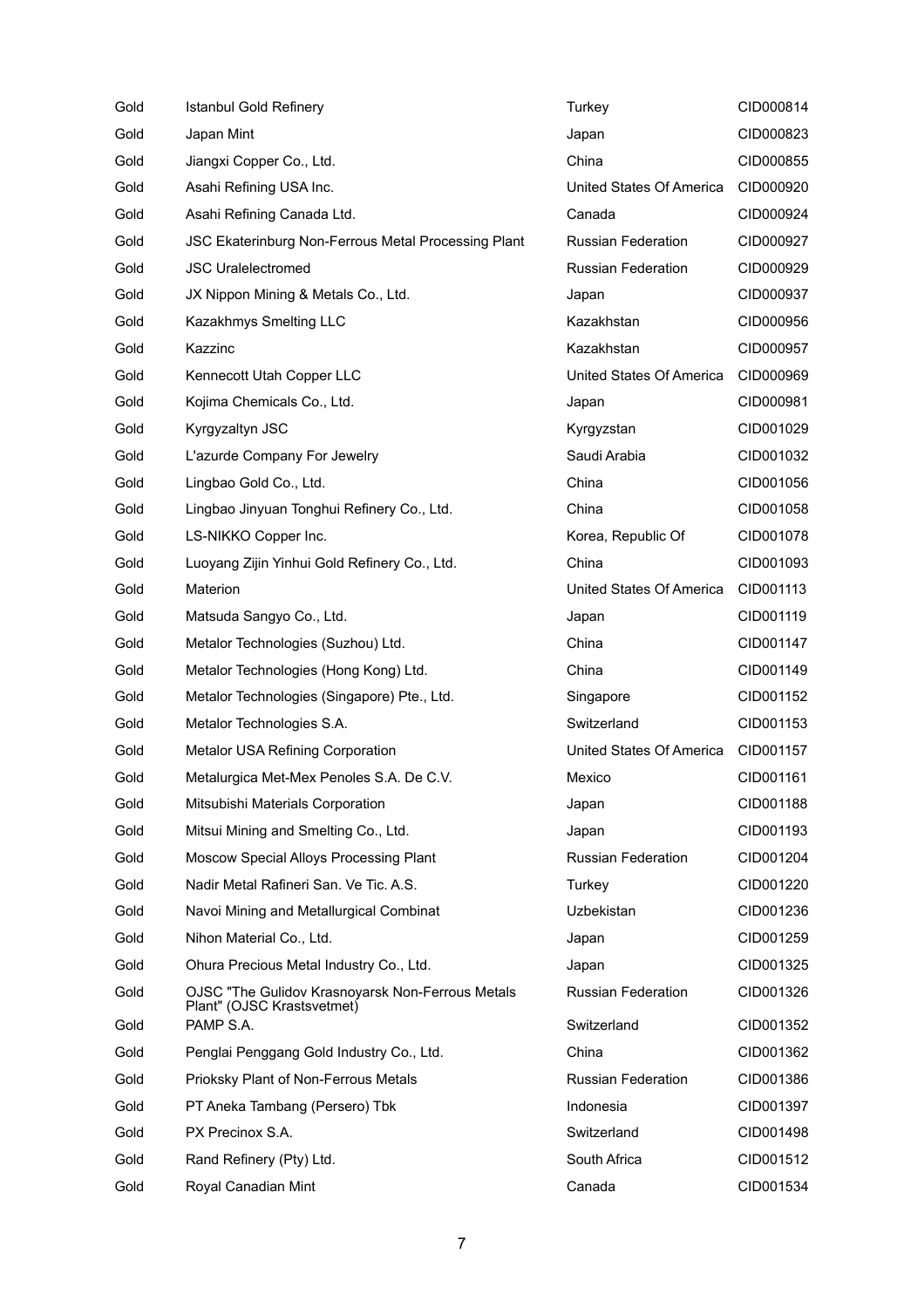| Gold | Sabin Metal Corp.                                       | United States Of America     | CID001546 |
|------|---------------------------------------------------------|------------------------------|-----------|
| Gold | <b>Samduck Precious Metals</b>                          | Korea, Republic Of           | CID001555 |
| Gold | Samwon Metals Corp.                                     | Korea, Republic Of           | CID001562 |
| Gold | SEMPSA Joyeria Plateria S.A.                            | Spain                        | CID001585 |
| Gold | Shandong Tiancheng Biological Gold Industrial Co., Ltd. | China                        | CID001619 |
| Gold | Shandong Zhaojin Gold & Silver Refinery Co., Ltd.       | China                        | CID001622 |
| Gold | Sichuan Tianze Precious Metals Co., Ltd.                | China                        | CID001736 |
| Gold | SOE Shyolkovsky Factory of Secondary Precious Metals    | <b>Russian Federation</b>    | CID001756 |
| Gold | Solar Applied Materials Technology Corp.                | Taiwan, Province Of<br>China | CID001761 |
| Gold | Sumitomo Metal Mining Co., Ltd.                         | Japan                        | CID001798 |
| Gold | Super Dragon Technology Co., Ltd.                       | China                        | CID001810 |
| Gold | Tanaka Kikinzoku Kogyo K.K.                             | Japan                        | CID001875 |
| Gold | Great Wall Precious Metals Co., Ltd. of CBPM            | China                        | CID001909 |
| Gold | The Refinery of Shandong Gold Mining Co., Ltd.          | China                        | CID001916 |
| Gold | Tokuriki Honten Co., Ltd.                               | Japan                        | CID001938 |
| Gold | Tongling Nonferrous Metals Group Co., Ltd.              | China                        | CID001947 |
| Gold | Torecom                                                 | Korea, Republic Of           | CID001955 |
| Gold | Umicore S.A. Business Unit Precious Metals Refining     | Belgium                      | CID001980 |
| Gold | United Precious Metal Refining, Inc.                    | United States Of America     | CID001993 |
| Gold | Valcambi S.A.                                           | Switzerland                  | CID002003 |
| Gold | Western Australian Mint (T/a The Perth Mint)            | Australia                    | CID002030 |
| Gold | Yamakin Co., Ltd.                                       | Japan                        | CID002100 |
| Gold | Yokohama Metal Co., Ltd.                                | Japan                        | CID002129 |
| Gold | Zhongyuan Gold Smelter of Zhongjin Gold Corporation     | China                        | CID002224 |
| Gold | Gold Refinery of Zijin Mining Group Co., Ltd.           | China                        | CID002243 |
| Gold | Morris and Watson                                       | New Zealand                  | CID002282 |
| Gold | SAFINA A.S.                                             | Czechia                      | CID002290 |
| Gold | Guangdong Jinding Gold Limited                          | China                        | CID002312 |
| Gold | <b>Umicore Precious Metals Thailand</b>                 | Thailand                     | CID002314 |
| Gold | Geib Refining Corporation                               | United States Of America     | CID002459 |
| Gold | MMTC-PAMP India Pvt., Ltd.                              | India                        | CID002509 |
| Gold | KGHM Polska Miedz Spolka Akcyjna                        | Poland                       | CID002511 |
| Gold | Fidelity Printers and Refiners Ltd.                     | Zimbabwe                     | CID002515 |
| Gold | Singway Technology Co., Ltd.                            | Taiwan, Province Of<br>China | CID002516 |
| Gold | Shandong Humon Smelting Co., Ltd.                       | China                        | CID002525 |
| Gold | Shenzhen Zhonghenglong Real Industry Co., Ltd.          | China                        | CID002527 |
| Gold | Al Etihad Gold Refinery DMCC                            | <b>United Arab Emirates</b>  | CID002560 |
| Gold | <b>Emirates Gold DMCC</b>                               | <b>United Arab Emirates</b>  | CID002561 |
| Gold | <b>International Precious Metal Refiners</b>            | <b>United Arab Emirates</b>  | CID002562 |
| Gold | Kaloti Precious Metals                                  | <b>United Arab Emirates</b>  | CID002563 |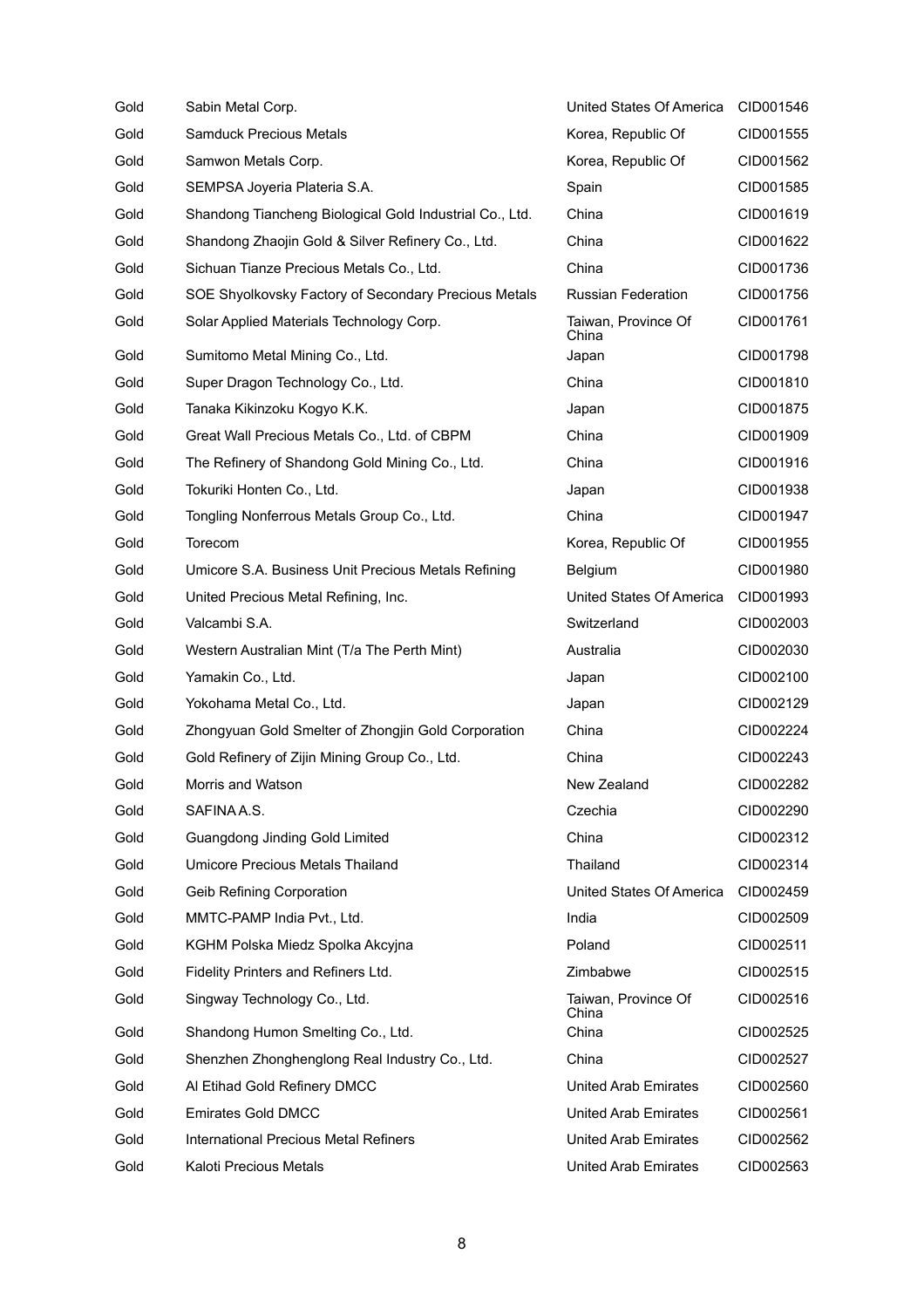| Gold | Sudan Gold Refinery                                                     | Sudan                       | CID002567 |
|------|-------------------------------------------------------------------------|-----------------------------|-----------|
| Gold | T.C.A S.p.A                                                             | Italy                       | CID002580 |
| Gold | <b>REMONDIS PMR B.V.</b>                                                | <b>Netherlands</b>          | CID002582 |
| Gold | Fujairah Gold FZC                                                       | <b>United Arab Emirates</b> | CID002584 |
| Gold | Industrial Refining Company                                             | <b>Belgium</b>              | CID002587 |
| Gold | Shirpur Gold Refinery Ltd.                                              | India                       | CID002588 |
| Gold | Korea Zinc Co., Ltd.                                                    | Korea, Republic Of          | CID002605 |
| Gold | Marsam Metals                                                           | Brazil                      | CID002606 |
| Gold | TOO Tau-Ken-Altyn                                                       | Kazakhstan                  | CID002615 |
| Gold | Abington Reldan Metals, LLC                                             | United States Of America    | CID002708 |
| Gold | <b>SAAMP</b>                                                            | France                      | CID002761 |
| Gold | L'Orfebre S.A.                                                          | Andorra                     | CID002762 |
| Gold | 8853 S.p.A.                                                             | Italy                       | CID002763 |
| Gold | Italpreziosi                                                            | Italy                       | CID002765 |
| Gold | SAXONIA Edelmetalle GmbH                                                | Germany                     | CID002777 |
| Gold | <b>WIELAND Edelmetalle GmbH</b>                                         | Germany                     | CID002778 |
| Gold | Ogussa Osterreichische Gold- und Silber-Scheideanstalt<br>GmbH          | Austria                     | CID002779 |
| Gold | <b>AU Traders and Refiners</b>                                          | South Africa                | CID002850 |
| Gold | GCC Gujrat Gold Centre Pvt. Ltd.                                        | India                       | CID002852 |
| Gold | Sai Refinery                                                            | India                       | CID002853 |
| Gold | Modeltech Sdn Bhd                                                       | Malaysia                    | CID002857 |
| Gold | <b>Bangalore Refinery</b>                                               | India                       | CID002863 |
| Gold | Kyshtym Copper-Electrolytic Plant ZAO                                   | <b>Russian Federation</b>   | CID002865 |
| Gold | Degussa Sonne / Mond Goldhandel GmbH                                    | Germany                     | CID002867 |
| Gold | Pease & Curren                                                          | United States Of America    | CID002872 |
| Gold | <b>JALAN &amp; Company</b>                                              | India                       | CID002893 |
| Gold | SungEel HiMetal Co., Ltd.                                               | Korea, Republic Of          | CID002918 |
| Gold | Planta Recuperadora de Metales SpA                                      | Chile                       | CID002919 |
| Gold | Safimet S.p.A                                                           | Italy                       | CID002973 |
| Gold | State Research Institute Center for Physical Sciences and<br>Technology | Lithuania                   | CID003153 |
| Gold | African Gold Refinery                                                   | Uganda                      | CID003185 |
| Gold | <b>Gold Coast Refinery</b>                                              | Ghana                       | CID003186 |
| Gold | NH Recytech Company                                                     | Korea, Republic Of          | CID003189 |
| Gold | QG Refining, LLC                                                        | United States Of America    | CID003324 |
| Gold | Dijllah Gold Refinery FZC                                               | <b>United Arab Emirates</b> | CID003348 |
| Gold | CGR Metalloys Pvt Ltd.                                                  | India                       | CID003382 |
| Gold | Sovereign Metals                                                        | India                       | CID003383 |
| Gold | C.I Metales Procesados Industriales SAS                                 | Colombia                    | CID003421 |
| Gold | Eco-System Recycling Co., Ltd. North Plant                              | Japan                       | CID003424 |
| Gold | Eco-System Recycling Co., Ltd. West Plant                               | Japan                       | CID003425 |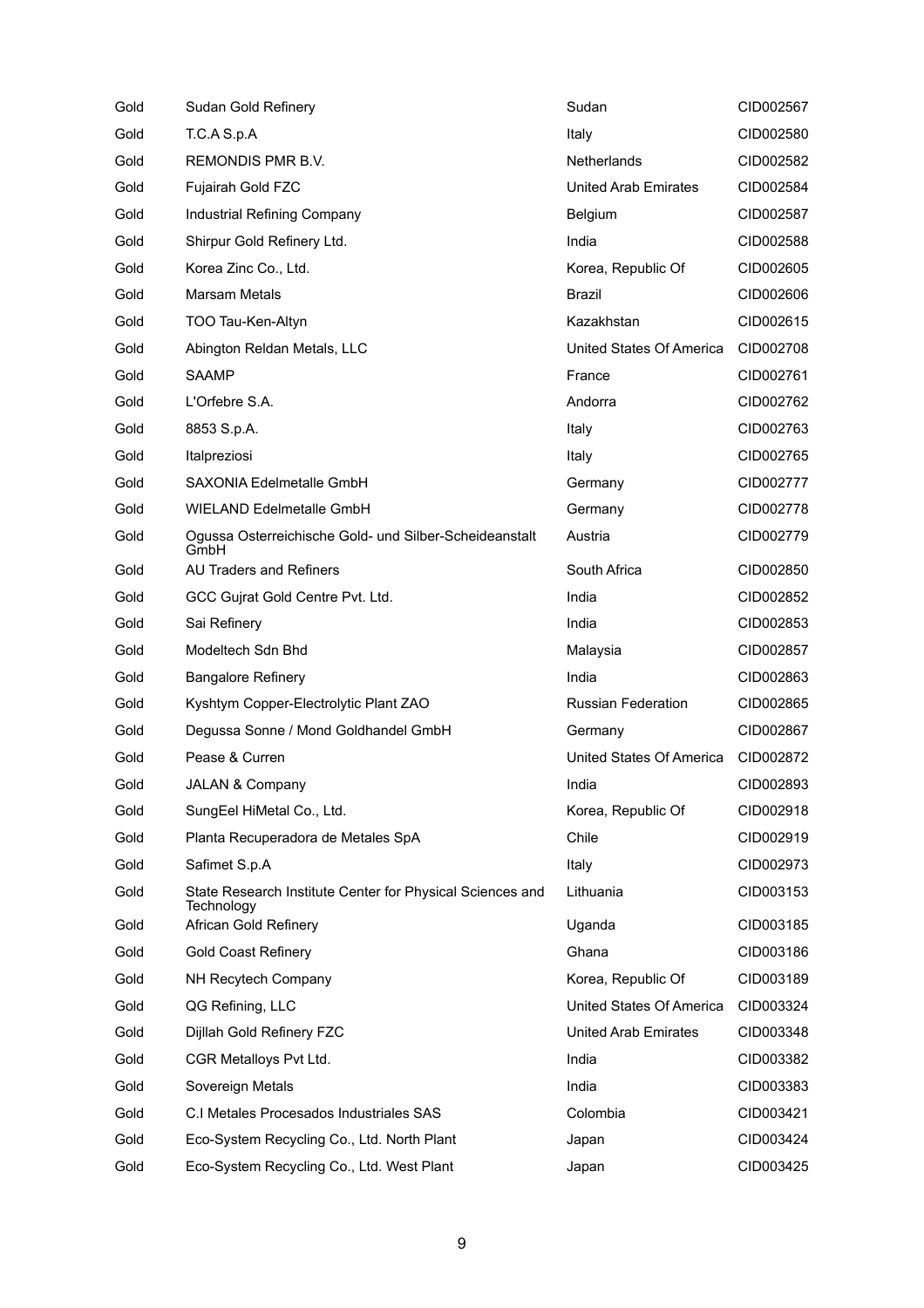| Gold     | <b>Augmont Enterprises Private Limited</b>     | India                     | CID003461 |
|----------|------------------------------------------------|---------------------------|-----------|
| Gold     | Kundan Care Products Ltd.                      | India                     | CID003463 |
| Gold     | Emerald Jewel Industry India Limited (Unit 1)  | India                     | CID003487 |
| Gold     | Emerald Jewel Industry India Limited (Unit 2)  | India                     | CID003488 |
| Gold     | Emerald Jewel Industry India Limited (Unit 3)  | India                     | CID003489 |
| Gold     | Emerald Jewel Industry India Limited (Unit 4)  | India                     | CID003490 |
| Gold     | K.A. Rasmussen                                 | Norway                    | CID003497 |
| Gold     | Alexy Metals                                   | United States Of America  | CID003500 |
| Gold     | Sancus ZFS (L'Orfebre, SA)                     | Colombia                  | CID003529 |
| Gold     | Sellem Industries Ltd.                         | Mauritania                | CID003540 |
| Gold     | <b>MD Overseas</b>                             | India                     | CID003548 |
| Gold     | Metallix Refining Inc.                         | United States Of America  | CID003557 |
| Gold     | Metal Concentrators SA (Pty) Ltd.              | South Africa              | CID003575 |
| Gold     | <b>WEEEREFINING</b>                            | France                    | CID003615 |
| Gold     | Value Trading                                  | Belgium                   | CID003617 |
| Tantalum | Exotech Inc.                                   | United States Of America  | CID000456 |
|          | Tantalum F&X Electro-Materials Ltd.            | China                     | CID000460 |
| Tantalum | Guangdong Zhiyuan New Material Co., Ltd.       | China                     | CID000616 |
| Tantalum | JiuJiang JinXin Nonferrous Metals Co., Ltd.    | China                     | CID000914 |
| Tantalum | Yanling Jincheng Tantalum & Niobium Co., Ltd.  | China                     | CID001522 |
| Tantalum | <b>Telex Metals</b>                            | United States Of America  | CID001891 |
|          | Tantalum Ulba Metallurgical Plant JSC          | Kazakhstan                | CID001969 |
| Tantalum | Jiangxi Dinghai Tantalum & Niobium Co., Ltd.   | China                     | CID002512 |
|          | Tantalum H.C. Starck Co., Ltd.                 | Thailand                  | CID002544 |
|          | Tantalum H.C. Starck Tantalum and Niobium GmbH | Germany                   | CID002545 |
|          | Tantalum H.C. Starck Hermsdorf GmbH            | Germany                   | CID002547 |
| Tantalum | H.C. Starck Inc.                               | United States Of America  | CID002548 |
|          | Tantalum H.C. Starck Ltd.                      | Japan                     | CID002549 |
| Tantalum | H.C. Starck Smelting GmbH & Co. KG             | Germany                   | CID002550 |
| Tantalum | Global Advanced Metals Boyertown               | United States Of America  | CID002557 |
| Tantalum | Changsha South Tantalum Niobium Co., Ltd.      | China                     | CID000211 |
| Tantalum | Jiujiang Tanbre Co., Ltd.                      | China                     | CID000917 |
| Tantalum | LSM Brasil S.A.                                | Brazil                    | CID001076 |
| Tantalum | Metallurgical Products India Pvt., Ltd.        | India                     | CID001163 |
| Tantalum | Mineracao Taboca S.A.                          | Brazil                    | CID001175 |
| Tantalum | Mitsui Mining and Smelting Co., Ltd.           | Japan                     | CID001192 |
| Tantalum | <b>NPM Silmet AS</b>                           | Estonia                   | CID001200 |
| Tantalum | Ningxia Orient Tantalum Industry Co., Ltd.     | China                     | CID001277 |
| Tantalum | QuantumClean                                   | United States Of America  | CID001508 |
| Tantalum | Solikamsk Magnesium Works OAO                  | <b>Russian Federation</b> | CID001769 |
| Tantalum | Taki Chemical Co., Ltd.                        | Japan                     | CID001869 |

| India                    | CID003461 |
|--------------------------|-----------|
| India                    | CID003463 |
| India                    | CID003487 |
| India                    | CID003488 |
| India                    | CID003489 |
| India                    | CID003490 |
| Norway                   | CID003497 |
| United States Of America | CID003500 |
| Colombia                 | CID003529 |
| Mauritania               | CID003540 |
| India                    | CID003548 |
| United States Of America | CID003557 |
| South Africa             | CID003575 |
| France                   | CID003615 |
| Belgium                  | CID003617 |
| United States Of America | CID000456 |
| China                    | CID000460 |
| China                    | CID000616 |
| China                    | CID000914 |
| China                    | CID001522 |
| United States Of America | CID001891 |
| Kazakhstan               | CID001969 |
| China                    | CID002512 |
| Thailand                 | CID002544 |
| Germany                  | CID002545 |
| Germany                  | CID002547 |
| United States Of America | CID002548 |
| Japan                    | CID002549 |
| Germany                  | CID002550 |
| United States Of America | CID002557 |
| China                    | CID000211 |
| China                    | CID000917 |
| Brazil                   | CID001076 |
| India                    | CID001163 |
| Brazil                   | CID001175 |
| Japan                    | CID001192 |
| Estonia                  | CID001200 |
| China                    | CID001277 |
| United States Of America | CID001508 |
| Russian Federation       | CID001769 |
| Japan                    | CID001869 |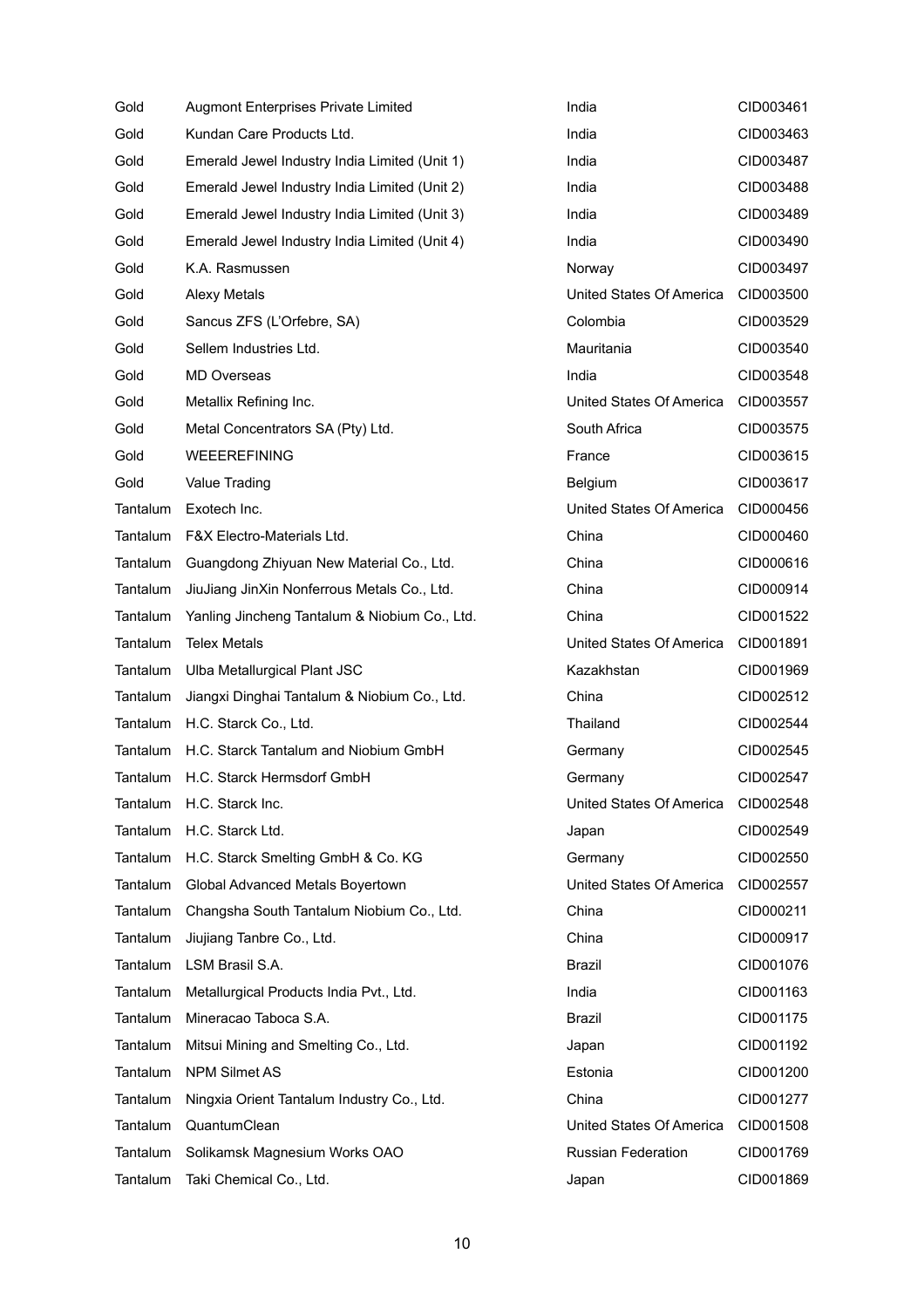|            | Tantalum Hengyang King Xing Lifeng New Materials Co., Ltd. | China                               | CID002492              |
|------------|------------------------------------------------------------|-------------------------------------|------------------------|
| Tantalum   | D Block Metals, LLC                                        | United States Of America            | CID002504              |
|            | Tantalum FIR Metals & Resource Ltd.                        | China                               | CID002505              |
| Tantalum   | Jiujiang Zhongao Tantalum & Niobium Co., Ltd.              | China                               | CID002506              |
|            | Tantalum XinXing HaoRong Electronic Material Co., Ltd.     | China                               | CID002508              |
|            | Tantalum KEMET Blue Metals                                 | Mexico                              | CID002539              |
| Tantalum   | Global Advanced Metals Aizu                                | Japan                               | CID002558              |
|            | Tantalum Resind Industria e Comercio Ltda.                 | Brazil                              | CID002707              |
| Tantalum   | Jiangxi Tuohong New Raw Material                           | China                               | CID002842              |
| Tantalum   | Yancheng Jinye New Material Technology Co., Ltd.           | China                               | CID003583              |
| Tin        | Alpha                                                      | United States Of America            | CID000292              |
| <b>Tin</b> | PT Aries Kencana Sejahtera                                 | Indonesia                           | CID000309              |
| Tin        | <b>EM Vinto</b>                                            | Bolivia (Plurinational<br>State Of) | CID000438              |
| Tin        | <b>Fenix Metals</b>                                        | Poland                              | CID000468              |
| <b>Tin</b> | Gejiu Non-Ferrous Metal Processing Co., Ltd.               | China                               | CID000538              |
| Tin        | Gejiu Kai Meng Industry and Trade LLC                      | China                               | CID000942              |
| Tin        | China Tin Group Co., Ltd.                                  | China                               | CID001070              |
| Tin        | Malaysia Smelting Corporation (MSC)                        | Malaysia                            | CID001105              |
| Tin        | Metallic Resources, Inc.                                   | United States Of America            | CID001142              |
| Tin        | Mineracao Taboca S.A.                                      | Brazil                              | CID001173              |
| Tin        | Minsur                                                     | Peru                                | CID001182              |
|            |                                                            |                                     |                        |
| <b>Tin</b> | Mitsubishi Materials Corporation                           | Japan                               | CID001191              |
| Tin        | Operaciones Metalurgicas S.A.                              | Bolivia (Plurinational<br>State Of) | CID001337              |
| Tin        | PT Artha Cipta Langgeng                                    | Indonesia                           | CID001399              |
| Tin        | PT Babel Surya Alam Lestari                                | China                               | CID001406              |
| Tin        | PT Bukit Timah                                             | Indonesia                           | CID001428              |
| Tin        | PT Mitra Stania Prima                                      | Indonesia                           | CID001453              |
| Tin        | PT Prima Timah Utama                                       | Indonesia                           | CID001458              |
| Tin        | PT Refined Bangka Tin                                      | Indonesia                           | CID001460              |
| Tin        | PT Sariwiguna Binasentosa                                  | Indonesia                           | CID001463              |
| Tin        | PT Timah Tbk Kundur                                        | Indonesia                           | CID001477              |
| Tin        | PT Timah Tbk Mentok                                        | Indonesia                           | CID001482              |
| Tin        | PT Tommy Utama                                             | Indonesia                           | CID001493              |
| Tin        | Rui Da Hung                                                | Taiwan, Province Of<br>China        | CID001539              |
| Tin        | Thaisarco                                                  | Thailand                            | CID001898              |
| Tin        | White Solder Metalurgia e Mineracao Ltda.                  | <b>Brazil</b>                       | CID002036              |
| Tin        | Yunnan Chengfeng Non-ferrous Metals Co., Ltd.              | China                               | CID002158              |
| Tin        | Yunnan Tin Company Limited                                 | China                               | CID002180              |
| Tin<br>Tin | CV Venus Inti Perkasa<br>PT ATD Makmur Mandiri Java        | Indonesia<br>Indonesia              | CID002455<br>CID002503 |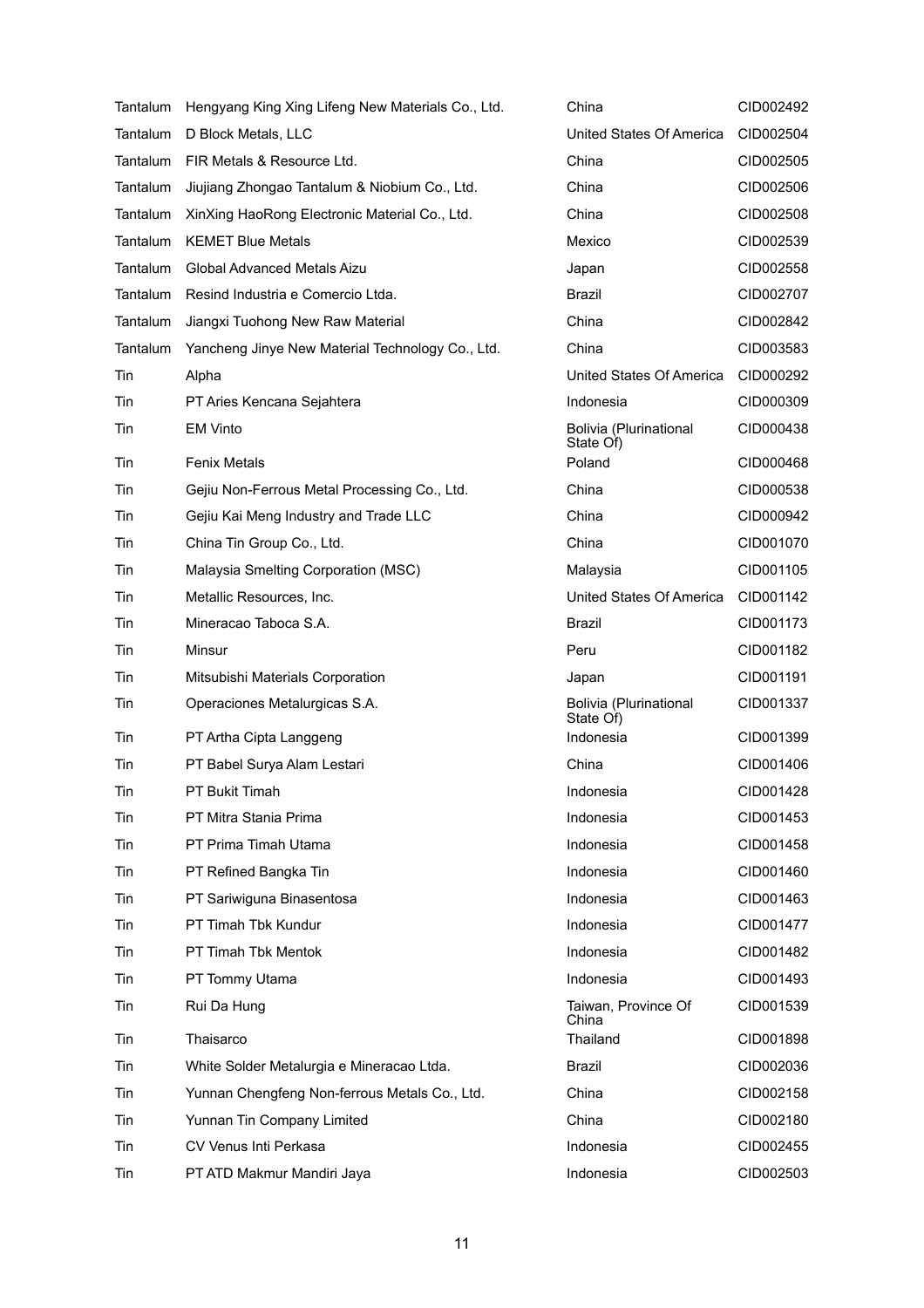| Tin | Metallo Belgium N.V.                                                                     | Belgium                   | CID002773 |
|-----|------------------------------------------------------------------------------------------|---------------------------|-----------|
| Tin | PT Sukses Inti Makmur                                                                    | Indonesia                 | CID002816 |
| Tin | Thai Nguyen Mining and Metallurgy Co., Ltd.                                              | Viet Nam                  | CID002834 |
| Tin | PT Menara Cipta Mulia                                                                    | Indonesia                 | CID002835 |
| Tin | Guangdong Hanhe Non-Ferrous Metal Co., Ltd.                                              | China                     | CID003116 |
| Tin | PT Bangka Serumpun                                                                       | Indonesia                 | CID003205 |
| Tin | Tin Technology & Refining                                                                | United States Of America  | CID003325 |
| Tin | Chenzhou Yunxiang Mining and Metallurgy Co., Ltd.                                        | China                     | CID000228 |
| Tin | Dowa                                                                                     | Japan                     | CID000402 |
| Tin | Estanho de Rondonia S.A.                                                                 | Brazil                    | CID000448 |
| Tin | Gejiu Zili Mining And Metallurgy Co., Ltd.                                               | China                     | CID000555 |
| Tin | Jiangxi New Nanshan Technology Ltd.                                                      | China                     | CID001231 |
| Tin | Novosibirsk Processing Plant Ltd.                                                        | <b>Russian Federation</b> | CID001305 |
| Tin | O.M. Manufacturing (Thailand) Co., Ltd.                                                  | Thailand                  | CID001314 |
| Tin | PT Babel Inti Perkasa                                                                    | Indonesia                 | CID001402 |
| Tin | PT Stanindo Inti Perkasa                                                                 | Indonesia                 | CID001468 |
| Tin | PT Timah Nusantara                                                                       | Indonesia                 | CID001486 |
| Tin | PT Tinindo Inter Nusa                                                                    | Indonesia                 | CID001490 |
| Tin | Soft Metais Ltda.                                                                        | <b>Brazil</b>             | CID001758 |
| Tin | Gejiu Yunxin Nonferrous Electrolysis Co., Ltd.                                           | China                     | CID001908 |
| Tin | VQB Mineral and Trading Group JSC                                                        | Viet Nam                  | CID002015 |
| Tin | Magnu's Minerais Metais e Ligas Ltda.                                                    | Brazil                    | CID002468 |
| Tin | Melt Metais e Ligas S.A.                                                                 | Brazil                    | CID002500 |
| Tin | O.M. Manufacturing Philippines, Inc.                                                     | Philippines               | CID002517 |
| Tin | Electro-Mechanical Facility of the Cao Bang Minerals &<br>Metallurgy Joint Stock Company | Viet Nam                  | CID002572 |
| Tin | Nghe Tinh Non-Ferrous Metals Joint Stock Company                                         | Viet Nam                  | CID002573 |
| Tin | Tuyen Quang Non-Ferrous Metals Joint Stock Company                                       | Viet Nam                  | CID002574 |
| Tin | PT Cipta Persada Mulia                                                                   | Indonesia                 | CID002696 |
| Tin | An Vinh Joint Stock Mineral Processing Company                                           | Viet Nam                  | CID002703 |
| Tin | Resind Industria e Comercio Ltda.                                                        | Brazil                    | CID002706 |
| Tin | Super Ligas                                                                              | Brazil                    | CID002756 |
| Tin | Metallo Spain S.L.U.                                                                     | Spain                     | CID002774 |
| Tin | HuiChang Hill Tin Industry Co., Ltd.                                                     | China                     | CID002844 |
| Tin | Modeltech Sdn Bhd                                                                        | Malaysia                  | CID002858 |
| Tin | Chifeng Dajingzi Tin Industry Co., Ltd.                                                  | China                     | CID003190 |
| Tin | Pongpipat Company Limited                                                                | Myanmar                   | CID003208 |
| Tin | Dongguan CiEXPO Environmental Engineering Co., Ltd.                                      | China                     | CID003356 |
| Tin | Ma'anshan Weitai Tin Co., Ltd.                                                           | China                     | CID003379 |
| Tin | PT Rajawali Rimba Perkasa                                                                | Indonesia                 | CID003381 |
| Tin | Luna Smelter, Ltd.                                                                       | Rwanda                    | CID003387 |
| Tin | Yunnan Yunfan Non-ferrous Metals Co., Ltd.                                               | China                     | CID003397 |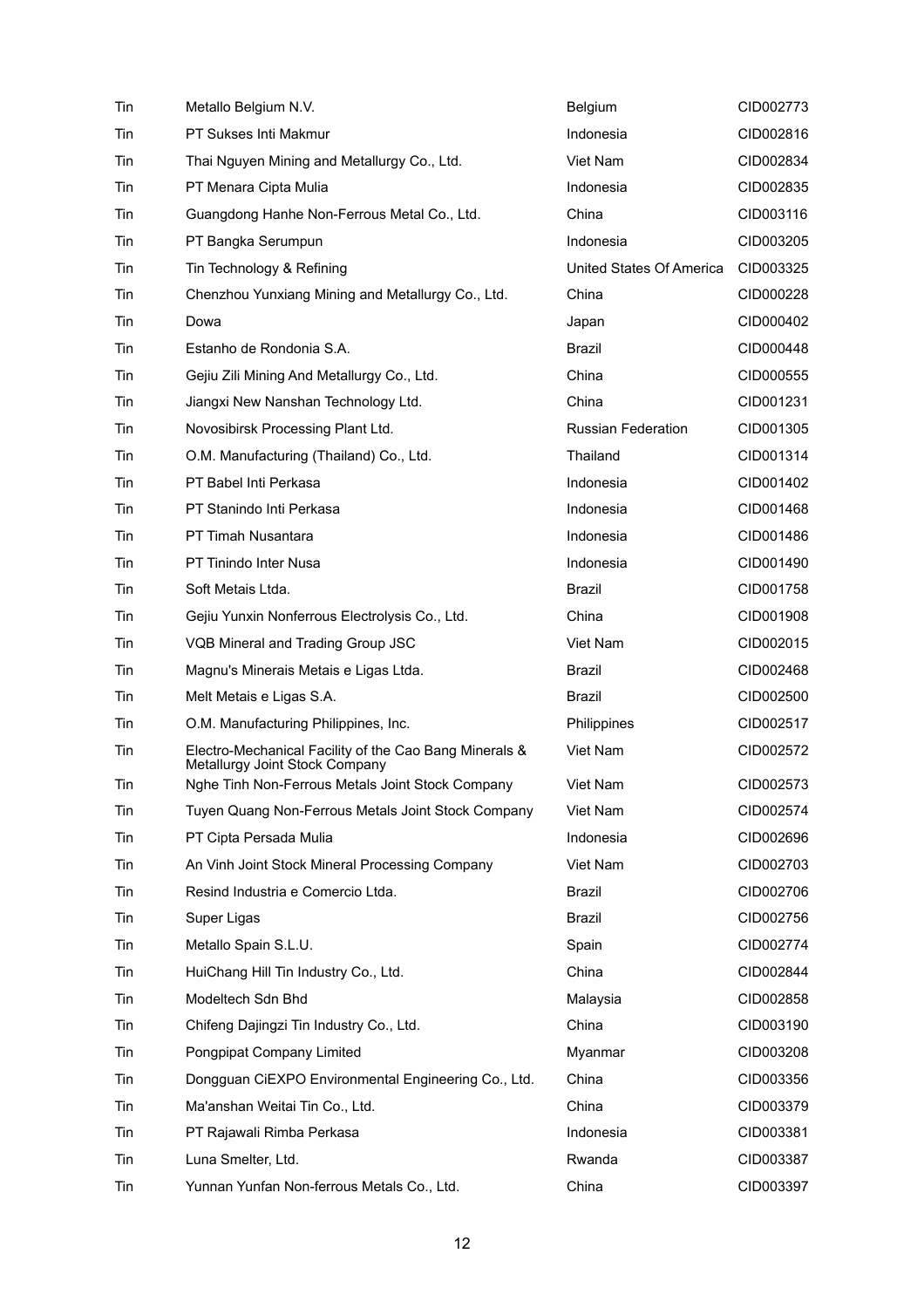| Tin      | Precious Minerals and Smelting Limited                                          | India                     | CID003409 |
|----------|---------------------------------------------------------------------------------|---------------------------|-----------|
| Tin      | Gejiu City Fuxiang Industry and Trade Co., Ltd.                                 | China                     | CID003410 |
| Tin      | PT Mitra Sukses Globalindo                                                      | Indonesia                 | CID003449 |
| Tin      | CRM Fundicao De Metais E Comercio De Equipamentos<br>Eletronicos Do Brasil Ltda | Brazil                    | CID003486 |
| Tin      | <b>CRM Synergies</b>                                                            | Spain                     | CID003524 |
| Tin      | PT Belitung Industri Sejahtera                                                  | Indonesia                 | CID001421 |
| Tin      | PT Panca Mega Persada                                                           | Indonesia                 | CID001457 |
| Tin      | Fabrica Auricchio Industria e Comercio Ltda.                                    | Brazil                    | CID003582 |
| Tin      | PT Tirus Putra Mandiri                                                          | Indonesia                 | CID002478 |
| Tin      | PT Masbro Alam Stania                                                           | Indonesia                 | CID003380 |
| Tungsten | A.L.M.T. Corp.                                                                  | Japan                     | CID000004 |
| Tungsten | <b>Kennametal Huntsville</b>                                                    | United States Of America  | CID000105 |
| Tungsten | Guangdong Xianglu Tungsten Co., Ltd.                                            | China                     | CID000218 |
| Tungsten | Chongyi Zhangyuan Tungsten Co., Ltd.                                            | China                     | CID000258 |
| Tungsten | Global Tungsten & Powders Corp.                                                 | United States Of America  | CID000568 |
| Tungsten | Ganzhou Huaxing Tungsten Products Co., Ltd.                                     | China                     | CID000875 |
| Tungsten | <b>Kennametal Fallon</b>                                                        | United States Of America  | CID000966 |
| Tungsten | Wolfram Bergbau und Hutten AG                                                   | Austria                   | CID002044 |
| Tungsten | Xiamen Tungsten Co., Ltd.                                                       | China                     | CID002082 |
| Tungsten | Ganzhou Jiangwu Ferrotungsten Co., Ltd.                                         | China                     | CID002315 |
| Tungsten | Jiangxi Yaosheng Tungsten Co., Ltd.                                             | China                     | CID002316 |
| Tungsten | Xiamen Tungsten (H.C.) Co., Ltd.                                                | China                     | CID002320 |
| Tungsten | Jiangxi Gan Bei Tungsten Co., Ltd.                                              | China                     | CID002321 |
| Tungsten | Ganzhou Seadragon W & Mo Co., Ltd.                                              | China                     | CID002494 |
| Tungsten | Asia Tungsten Products Vietnam Ltd.                                             | Viet Nam                  | CID002502 |
| Tungsten | Chenzhou Diamond Tungsten Products Co., Ltd.                                    | China                     | CID002513 |
| Tungsten | H.C. Starck Tungsten GmbH                                                       | Germany                   | CID002541 |
| Tungsten | H.C. Starck Smelting GmbH & Co. KG                                              | Germany                   | CID002542 |
| Tungsten | Masan Tungsten Chemical LLC (MTC)                                               | Viet Nam                  | CID002543 |
| Tungsten | Jiangwu H.C. Starck Tungsten Products Co., Ltd.                                 | China                     | CID002551 |
| Tungsten | Ganzhou Haichuang Tungsten Co., Ltd.                                            | China                     | CID002645 |
| Tungsten | <b>ACL Metais Eireli</b>                                                        | <b>Brazil</b>             | CID002833 |
| Tungsten | Moliren Ltd.                                                                    | <b>Russian Federation</b> | CID002845 |
| Tungsten | CNMC (Guangxi) PGMA Co., Ltd.                                                   | China                     | CID000281 |
| Tungsten | Hunan Chenzhou Mining Co., Ltd.                                                 | China                     | CID000766 |
| Tungsten | Hunan Chunchang Nonferrous Metals Co., Ltd.                                     | China                     | CID000769 |
| Tungsten | Japan New Metals Co., Ltd.                                                      | Japan                     | CID000825 |
| Tungsten | Jiangxi Minmetals Gao'an Non-ferrous Metals Co., Ltd.                           | China                     | CID002313 |
| Tungsten | Jiangxi Xinsheng Tungsten Industry Co., Ltd.                                    | China                     | CID002317 |
| Tungsten | Jiangxi Tonggu Non-ferrous Metallurgical & Chemical Co.,<br>Ltd.                | China                     | CID002318 |